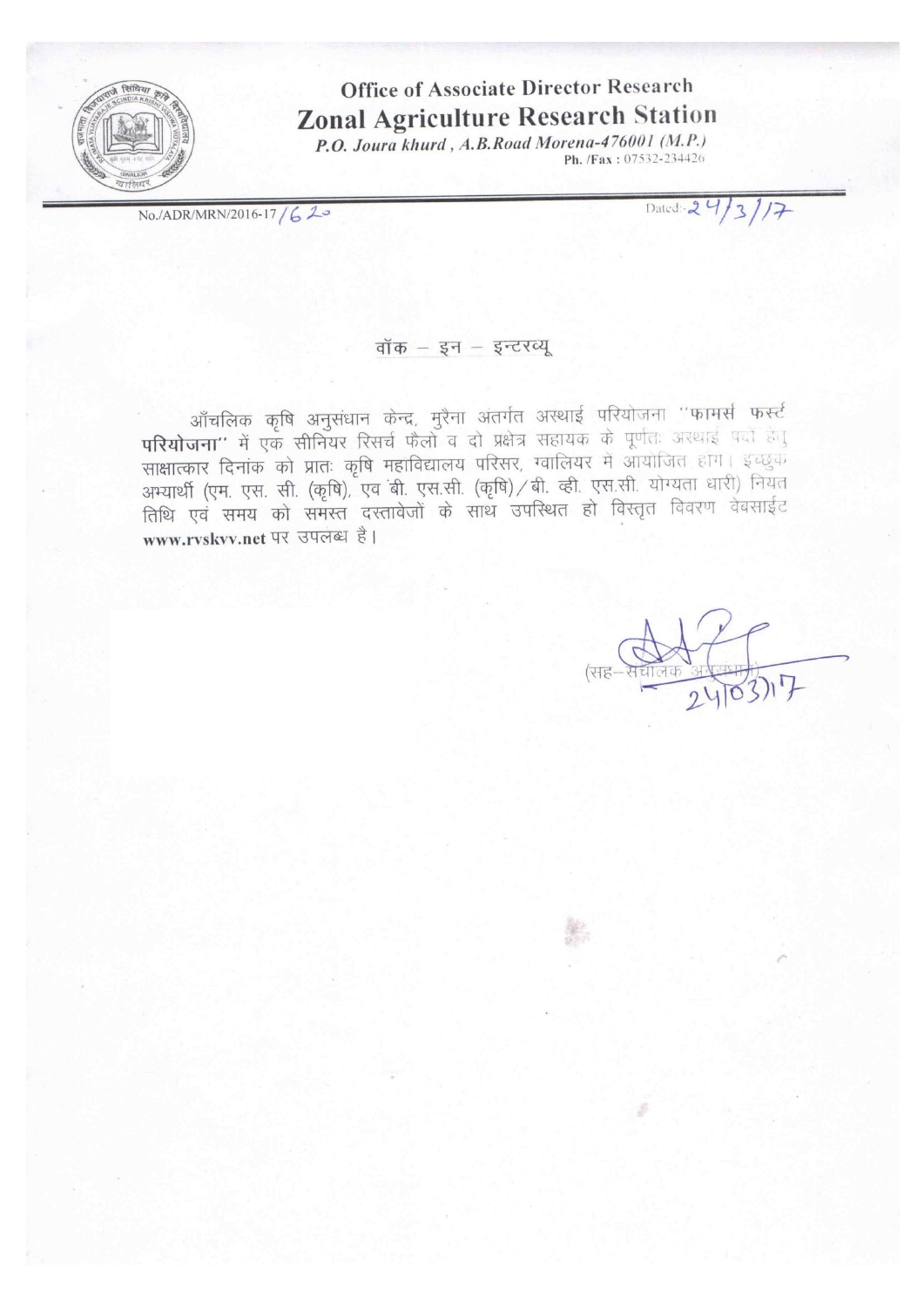

## **Office of Associate Director Research Zonal Agriculture Research Station**

P.O. Joura khurd, A.B. Road Morena-476001 (M.P.) Ph. /Fax: 07532-234426

No./ADR/MRN/2016-17  $623$ 

Dated:- 9

#2

#### **Walk in Interview**

Application are invited from eligible candidates for the following posts on purely contractual basis in the project "Farmers First Program" for the project period. Interview will be held in the office of the undersigned on dated: 12/04/2017 at 11:00 AM onward at COA, Gardier.

| Name of<br>Post    | No.<br>of<br>Post | Essential<br><b>Oualification</b>                       | <b>Desirable Qualification</b>                                                                                                                                                                              | Pay(Rs.)                                                 |
|--------------------|-------------------|---------------------------------------------------------|-------------------------------------------------------------------------------------------------------------------------------------------------------------------------------------------------------------|----------------------------------------------------------|
| <b>SRF</b>         |                   | M.Sc. (Ag.) Ag.<br>Economics/<br>Extension<br>Education | Working knowledge of conducting trials with partnership of<br>farmers, trainings, etc on farmer's field. He/she must have<br>experience of implementing the project of similar nature on<br>farmer's field. | Rs. 25000/- per<br>month<br>$considered +$<br><b>HRA</b> |
| Field<br>Assistant |                   | $B.Sc. (Ag.)$ or<br>B.V. Sc. (LPM)                      | Working knowledge of conducting trials, trainings, etc on<br>farmer's field. He/she must have experience of implementing<br>the project of similar nature on farmer's field.                                | Rs. 15000/- per<br>month<br>consolidated                 |

Note: No TA/DA will be paid for attending the interview. Details terms and conditioned could be viewed on RVSKVV website and in the office of the undersigned.

(Associate Director Re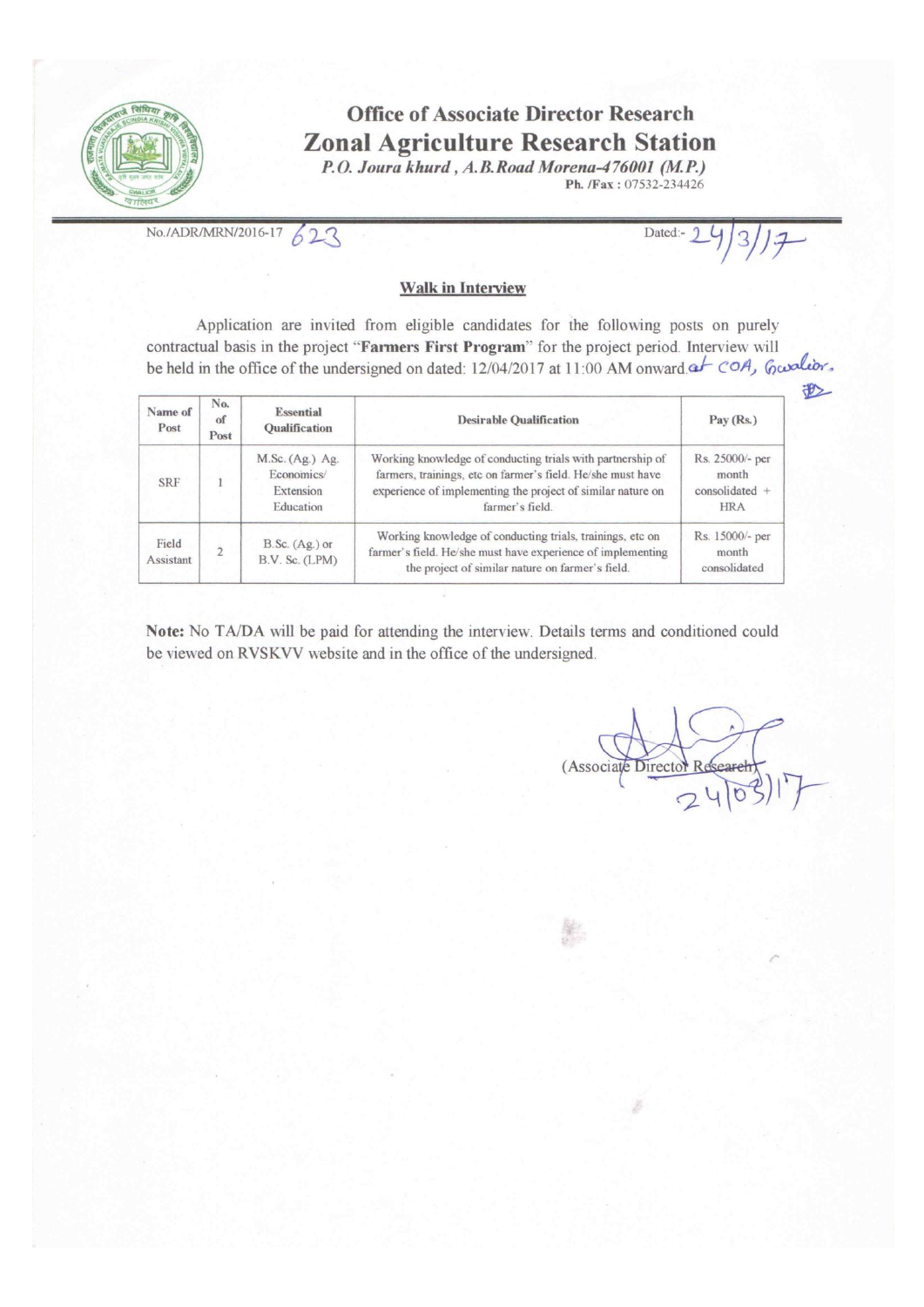**RAJMATA VIJAYARAJE SCINDIA KRISHI VISHWA VIDYALAYA, GWALIOR (M.P.) – 474002**

|                                                                                                                                        | <b>APPLICATION FORM</b>                              |                                                                                                                                                                                                                                                                                                                                                  |                           |                        |
|----------------------------------------------------------------------------------------------------------------------------------------|------------------------------------------------------|--------------------------------------------------------------------------------------------------------------------------------------------------------------------------------------------------------------------------------------------------------------------------------------------------------------------------------------------------|---------------------------|------------------------|
| (Details of application fee)<br>DD/IPO No.<br>Amount<br>Date                                                                           |                                                      |                                                                                                                                                                                                                                                                                                                                                  |                           | Passport<br>size photo |
| Name of the post                                                                                                                       |                                                      |                                                                                                                                                                                                                                                                                                                                                  |                           |                        |
| Advertisement No.                                                                                                                      |                                                      |                                                                                                                                                                                                                                                                                                                                                  |                           |                        |
| 1. Name in full                                                                                                                        |                                                      | <u> 2002 - Johann John Stein, Amerikaansk politiker (d. 1982)</u>                                                                                                                                                                                                                                                                                |                           |                        |
| 2. Fathers Name                                                                                                                        |                                                      |                                                                                                                                                                                                                                                                                                                                                  |                           |                        |
| 3. Address                                                                                                                             |                                                      |                                                                                                                                                                                                                                                                                                                                                  |                           |                        |
|                                                                                                                                        |                                                      |                                                                                                                                                                                                                                                                                                                                                  |                           |                        |
|                                                                                                                                        |                                                      | c) Phone/ Mobile No.                                                                                                                                                                                                                                                                                                                             |                           |                        |
| 4. Date of birth                                                                                                                       |                                                      | $\therefore$ $\qquad$ $\qquad$ $\qquad$ $\qquad$ $\qquad$ $\qquad$ $\qquad$ $\qquad$ $\qquad$ $\qquad$ $\qquad$ $\qquad$ $\qquad$ $\qquad$ $\qquad$ $\qquad$ $\qquad$ $\qquad$ $\qquad$ $\qquad$ $\qquad$ $\qquad$ $\qquad$ $\qquad$ $\qquad$ $\qquad$ $\qquad$ $\qquad$ $\qquad$ $\qquad$ $\qquad$ $\qquad$ $\qquad$ $\qquad$ $\qquad$ $\qquad$ |                           |                        |
| 5. Nationality                                                                                                                         | <u> 1980 - Jan Barbara Barbara, manazarta da kas</u> |                                                                                                                                                                                                                                                                                                                                                  |                           |                        |
| 6. Examinations passed : (Please enclose copies of certificate/ degree $\&$ mark sheet<br>Transcript etc. of each of the examinations) |                                                      |                                                                                                                                                                                                                                                                                                                                                  |                           |                        |
| <b>Examination</b>                                                                                                                     | Name of the<br>University or other<br>examining body | Percentage of<br>marks/Division/<br><b>OCGA</b> obtained                                                                                                                                                                                                                                                                                         | <b>Year of</b><br>passing | Subject (s)<br>(Major) |

|       | <b>Examination</b>                                   | University or other<br>examining body | marks/Division/<br><b>OCGA</b> obtained | r ear ol<br>passing | Subject (s)<br>(Major) |
|-------|------------------------------------------------------|---------------------------------------|-----------------------------------------|---------------------|------------------------|
| (i)   | <b>High School</b>                                   |                                       |                                         |                     |                        |
| (ii)  | Higher Secondary/<br>Intermediate/Pre-<br>University |                                       |                                         |                     |                        |
| (iii) | B. Sc.                                               |                                       |                                         |                     |                        |
| (iv)  | M. Sc.                                               |                                       |                                         |                     |                        |
| (v)   | Ph. D.                                               |                                       |                                         |                     |                        |
| (vi)  | Any other<br>examination (s)                         |                                       |                                         |                     |                        |